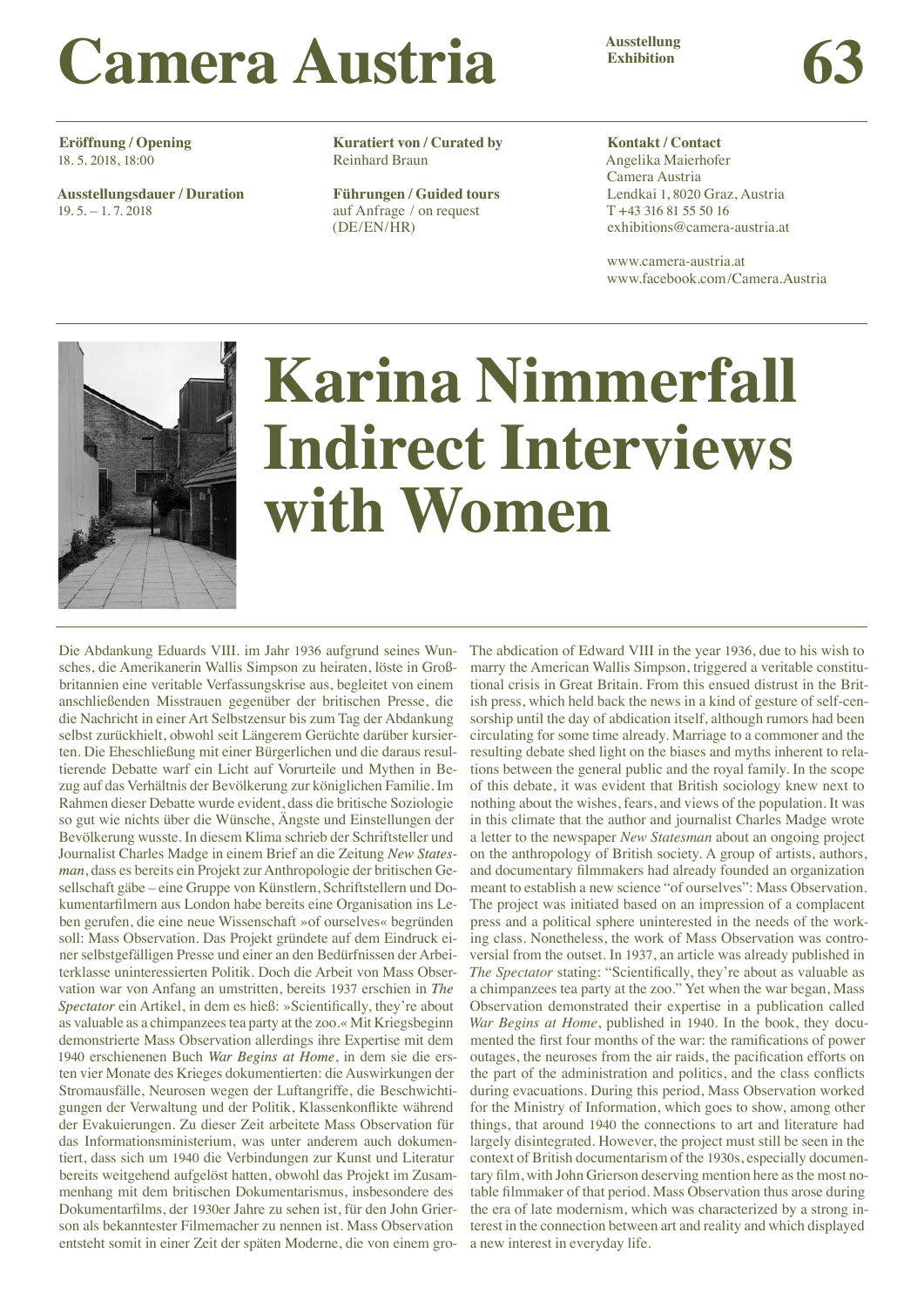## **Camera Austria Exhibition Example 19.5. Exhibition Exhibition Exhibition Exhibition Exhibition Exhibition Exhibition Exhibition Exhibition Exhibition Exhibition Exhibition Exhibition Exhibi Karina Nimmerfall**<br>Indirect Interviews with Women **IDENTIA EXAMPLE SURFER SURFER SURFER SURFER SURFER SURFER SURFER SURFER SURFER SURFER SURFER SURFER SURFER SURFER SURFER SURFER SURFER SURFER SURFER SURFER SURFER SURFER SURFER SURFER SURFER SURFER SURFER SURFER SURFER SU**

19. 5. – 1. 7. 2018



ßen Interesse an der Verbindung von Kunst und Wirklichkeit gekennzeichnet ist und in der ein neues Interesse am Alltag festzustellen ist.

Karina Nimmerfall hat für ihr Projekt »Indirect Interviews with Women« Material aus dem Archiv von Mass Observation an der Universität Sussex recherchiert, das ebenfalls während der Kriegszeit, 1941, entstanden ist, die Zeit der Bombardierungen Londons. Ihr Interesse gilt einer Befragung von Frauen im Hinblick auf deren Einschätzung ihrer damals aktuellen Wohnsituation und ihrer Wünsche an den Wohnbau der Nachkriegszeit. Mit Fragen von Architektur und Wohnbau beschäftigt sich die in Köln und Berlin lebende österreichische Künstlerin schon seit Längerem: Bereits 2015 erschien in der Edition Camera Austria ihr Buch *1953. Possible Scenarios of a Discontinued Future* über Richard Neutras und Robert Alexanders Masterplan für eine neue, modernistische Sozialutopie – eine Stadt in der Stadt für 17000 BewohnerInnen im nordwestlich von Downtown Los Angeles gelegenen Viertel Chavez Ravine. Das Projekt wurde nie realisiert, nachdem es einen von privaten Bauunternehmen, ImmobilienlobbyistInnen und Medien angezettelten lokalen Wohnbaukrieg hervorrief. Der mittels antikommunistischer Hysterie und Propaganda geführte Lokalkrieg wirkte sich schließlich auf Wohnbauprogramme in den gesamten USA aus und markierte dementsprechend einen Wendepunkt im landesweiten Wohnbau und in der Stadtentwicklung. Bereits in diesem Projekt untersuchte Nimmerfall den Zusammenhang zwischen bestimmten historischen Utopien und unserer Gegenwart, die als eine Zeit nach der Geschichte beschrieben wurde, in der Utopien bestenfalls als gescheitert erachtet werden und eine um sich greifende rechtspopulistische Politik die Zeit zurückdrehen und emanzipatorische Errungenschaften – etwa der 1968er-Bewegung – rückbauen möchte. Karina Nimmerfall setzt ihre Befragung gesellschaftlicher Entwürfe, deren Geschichte, deren (herbeigeführten) Scheiterns somit in ein Spannungsverhältnis mit einer Gegenwart, die sich als alternativlos versteht und Kritik sowie Gegenentwürfe ins Reich sentimentaler Naivität zu verbannen trachtet.

In »Indirect Interviews with Women« werden Transkripte von originalen Interviews mit allen aktuellen Korrekturen, Ergänzungen, Kommentaren und Notizen in Verbindung mit Aufnahmen in denjenigen Stadtteilen und Wohnanlagen Londons kombiniert, in denen die Interviews ursprünglich stattfanden und die diese Gebäude in der Gegenwart zeigen. »Possible Scenarios of a Discontinued Future« könnte auch der Untertitel dieser Arbeit sein: Sie konfrontiert einen Ausschnitt einer historischen Wirklichkeit mit einer Gegenwart, wobei diese Zueinander-, oder vielleicht besser: Gegeneinanderstellung, einen großen Zeitraum ausspart und viele diskontinuierlich verlaufende Veränderungen des Denkens, des Lebensstils, von Wohlstand und Armut, von Technologie und Körperbildern, etc. etc. ausspart. Im Grunde genommen besteht die Arbeit, sosehr sie auf einer umfangreichen Recherche beruht, aus einer wohlkalkulierten Leerstelle, die wir als BetrachterInnen der insgesamt 65 Arbeiten zu füllen haben.



Karina Nimmerfall, for her project "Indirect Interviews with Women," researched material from the archive of Mass Observation at the University of Sussex, which was likewise established during the war, in 1941, the period of the London bombings. Her interest goes back to a survey of women regarding their perception of their current living situation at the time and their ideas for improving postwar housing. The Austrian artist, who lives in Cologne and Berlin, has long been exploring issues of architecture and housing: already in 2015, her book *1953: Possible Scenarios of a Discontinued Future* was published in the Edition Camera Austria. It thematizes Richard Neutra and Robert Alexander's master plan for a new, modernist social utopia—a city within a city for 17,000 inhabitants in Chavez Ravine, a neighborhood situated to the northwest of downtown Los Angeles. The project was never built after it sparked a local housing war orchestrated by private construction companies, real-estate lobbyists, and the media. This local war waged by means of anti-communist hysteria and propaganda ultimately impacted housing programs throughout the entire US and accordingly marked a turning point in nationwide housing and urban development. Already in this project Nimmerfall explored the correlations between certain historical utopias and our present day, which was described as a time after history when utopias were, in a best-case scenario, viewed as having failed, and when rampantly raging politics of right-wing populism want to turn back time and dismantle emancipatory achievements, such as that of the Movement of 1968. Karina Nimmerfall thus situates her query of social blueprints, their history, and their (provoked) collapse into a charged engagement with a present that asserts itself as lacking alternatives and aspires to banish criticism and counter-models into the realm of sentimental naïvety.

In "Indirect Interviews with Women," transcripts of original interviews, including all current corrections, amendments, comments, and notes, are combined with photographs of the respective neighborhoods and housing complexes where the interviews originally took place, showing these buildings in their present state. "Possible Scenarios of a Discontinued Future" could actually be the subtitle of this work: it confronts a segment of historical reality with a present, although this alignment or, perhaps better said, this juxtaposition omits a large period of time. In fact, it omits many discontinuous shifts in thinking, in lifestyle, from affluence to poverty, from technology to body image, and so forth. Essentially, this work consists of a well-calculated void—despite it being founded on very comprehensive research—which we as beholders of the sixty-five works have to fill

Of what do the statements made by the women in these interviews remind us? Do we still share any of their dreams? Can we identify similar social tensions today as those mentioned there? Which gender relations are inherent to the women's statements? For it must be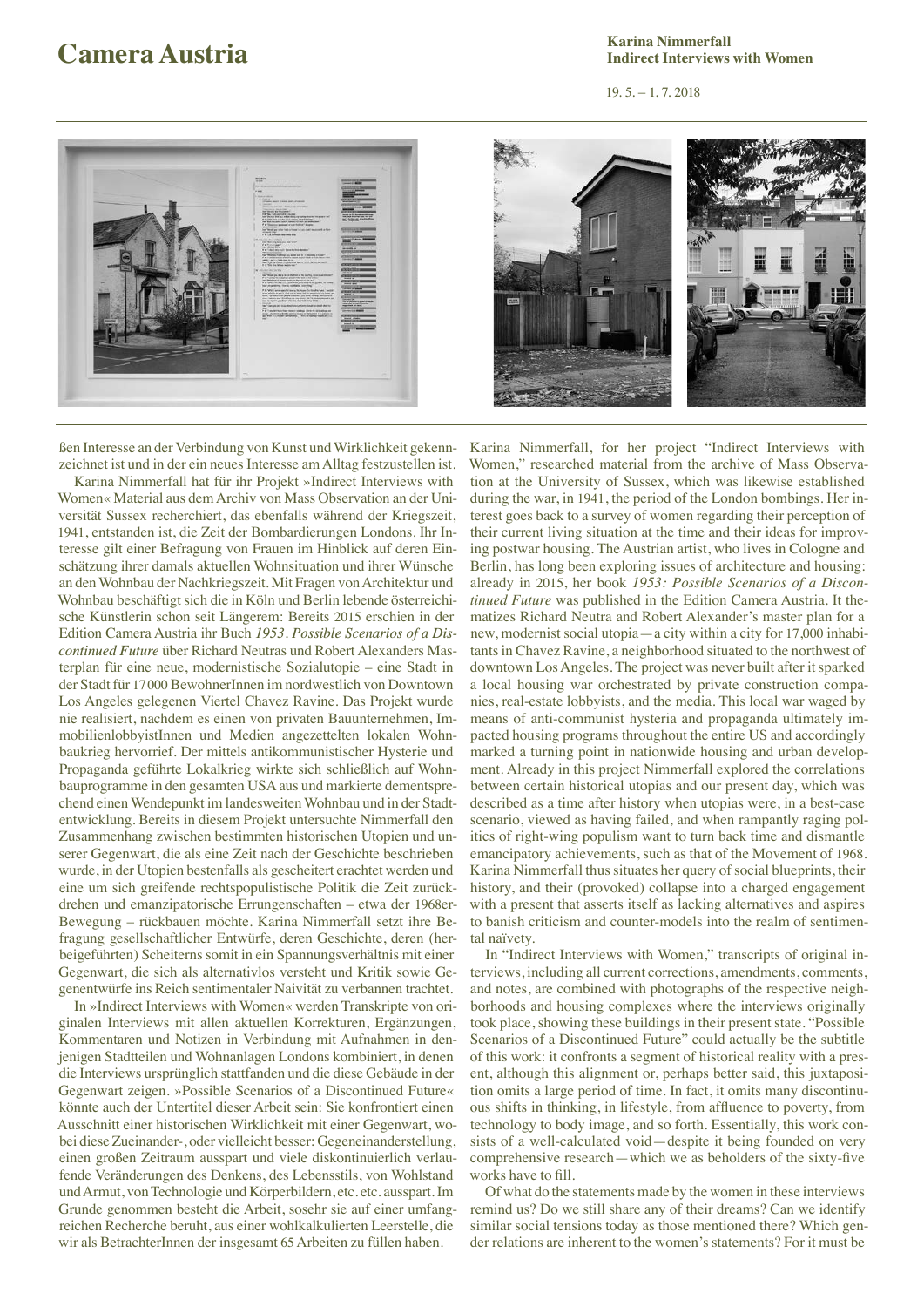# **Camera Austria Exhibition Camera Austria Camera Austria**

## **Karina Nimmerfall Indirect Interviews with Women**

## 19. 5. – 1. 7. 2018



Woran erinnern uns die Aussagen der Frauen in diesen Interviews? Teilen wir noch irgendwelche Träume mit ihnen? Finden wir ähnliche aktuelle soziale Spannungen angesprochen? Welches Geschlechterverhältnis ist den Aussagen der Frauen inhärent? Denn, das muss erwähnt werden, diese werden hauptsächlich über ihr Verhältnis zum Führen des Haushalts, ihre Wünsche nach Wohnraum für die Familie – Haus oder Wohnung –, Garten usw. befragt. Überdeutlich spricht daraus die primäre Verortung von Frauen im Haushalt, im Privaten. Einer der Fragebögen beinhaltet zwar die Fragen: »Do you go out to work?« bzw. »Would you rather go out to work or not, if you could choose?« — welche durchaus auf den Wunsch der Frauen abzielen, nicht nur Hausarbeit zu leisten. Allerdings wird diese Frage dennoch meist mit »No« beantwortet, das heißt berufstätig zu sein wird nicht oder kaum als Option ihres Lebensentwurfs erkannt. Aus den Antworten über ihre Wünsche nach zukünftigen Wohnformen spricht durchwegs ein Skeptizismus gegenüber der Moderne, vor allem aber gegenüber der Vorstellung, dass die Regierung diese Wünsche ernsthaft in Erwägung ziehen könnte. Ein unüberbrückbarer Abstand zwischen den britischen Frauen Anfang der 1940er Jahre und der Politik jener Zeit ist spürbar: Sie sehen für sich selbst im Grunde keinen Ort in der Politik, nicht, was ihre Wahrnehmung betrifft, aber auch nicht, was ihre aktuelle Mitbestimmung dieser Politik angehen könnte.

Welche kulturellen, ideologischen und politischen Ideen und Visionen füllen den Raum und die Zeit zwischen den Interviews und den Fotografien – ausgehend von der Perspektive einer Gegenwart, in der Volksbegehren für den Nichtraucherschutz bei Weitem mehr UnterzeichnerInnen haben als jene für die Gleichstellung der Frau in unserer Gesellschaft? Verführt uns das Projekt von Karina Nimmerfall nicht geradezu zu solchen Vergleichen unserer Alltäglichkeit mit jener historischen, zu einer Rekapitulation der Revolten der Alltäglichkeit gegen die Ignoranz der Politik, die zu dem Slogan geführt hatte, alles sei politisch? Wie hätten die Fragen der InterviewerInnen in den 1970er Jahren ausgesehen? Worauf würden sie heute zielen?

Mass Observation wurde bis in die frühen 1950er Jahre fortgeführt, dann wieder seit 1981 bis in die Gegenwart. Manche Fragen ließen sich also aus dem weiteren Archivbestand abklären, soweit sie Großbritannien betreffen. Doch gilt das Interesse Nimmerfalls nicht einer Nacherzählung, sondern einer Konfrontation, erweist sich das Projekt als eine Montage. »Nun gibt es aber im strengen Sinn weder vollständige Verwandlungen noch absolute Tatsachen. Man muss also ›Experimentierbedingungen‹ schaffen, um den nicht-idealen Charakter der Historie, das heißt die grundlegende Unreinheit – die Unvollständigkeit, die >Widersprüchlichkeit<, den konflikt- und lückenhaften Charakter – aller historischer Wandlungen zu zeigen.« (Georges Didi-Huberman) Ihre eigene Praxis als fotografierende Künstlerin im Zusammenhang mit den historischen Aussagen von

noted that the women were mainly asked about their relationship to running a household, their wishes pertaining to living space for the family—house or apartment—or to a garden. Blatantly obvious here is the primary localization of women in households, in private ones. One of the questionnaires, however, does pose the questions: "Do you go out to work?" or "Would you rather go out to work or not, if you could choose?" This is, of course, aimed to identify a desire in women to do more than just housework. However, the response to these questions was "No" in most cases, meaning that being gainfully employed was not (or hardly) considered an option in their life plans. Discernible from their replies to questions about their desired future housing forms, most expressed skepticism about modernism, especially as pertains to the idea that the government might seriously take these wishes into consideration. An insurmountable gap between the British women of the early 1940s and the politics of that era is tangible: they basically saw no place for themselves in politics, neither as far as their views were concerned, nor in terms of exercising codetermination of such political policy.

Which cultural, ideological, and political ideas and visions fill the space and the time between the interviews and the photographs on the basis of the perspective of a present in which a referendum for the protection of non-smokers receives considerably more signatures than one for equal opportunities for women in our society? Does Karina Nimmerfall's project not almost seduce us into making such comparisons between our everyday life and that of history, into a recapitulation of the revolts of the everyday against the ignorance of politics, having led to the slogan of everything being political? How might questions asked by interviewers in the 1970s have differed? What would they target today?

Mass Observation stayed active into the early 1950s, and then again starting in 1981 up to the present. So some issues could be settled thanks to the broad archival inventory, at least those pertaining to Great Britain. Yet since Nimmerfall's interest lies not in a retelling but rather in a confrontation, the project proves to be something of an assemblage. "Now, in a strict sense, there are neither complete transformations nor absolute facts. So one must create 'experimentation conditions' in order to show the non-ideal character of history, that is, the fundamental impurity—the incompleteness, the 'inconsistency,' the conflictual and fragmentary character-of all historical transformation" (Georges Didi-Huberman). Her own practice as photographic artist, in conjunction with the historical statements by women in London from the year 1941, fosters an experimental space that visualizes the incompleteness and inconsistency of historical transformation. "There is no political power without control of the archive, if not of memory. Effective democratization can always be measured by this essential criterion: the participation in and the access to the archive, its constitution, and its interpretation" (Jacques Derrida). Karina Nimmerfall links the constitution of the (gaps in)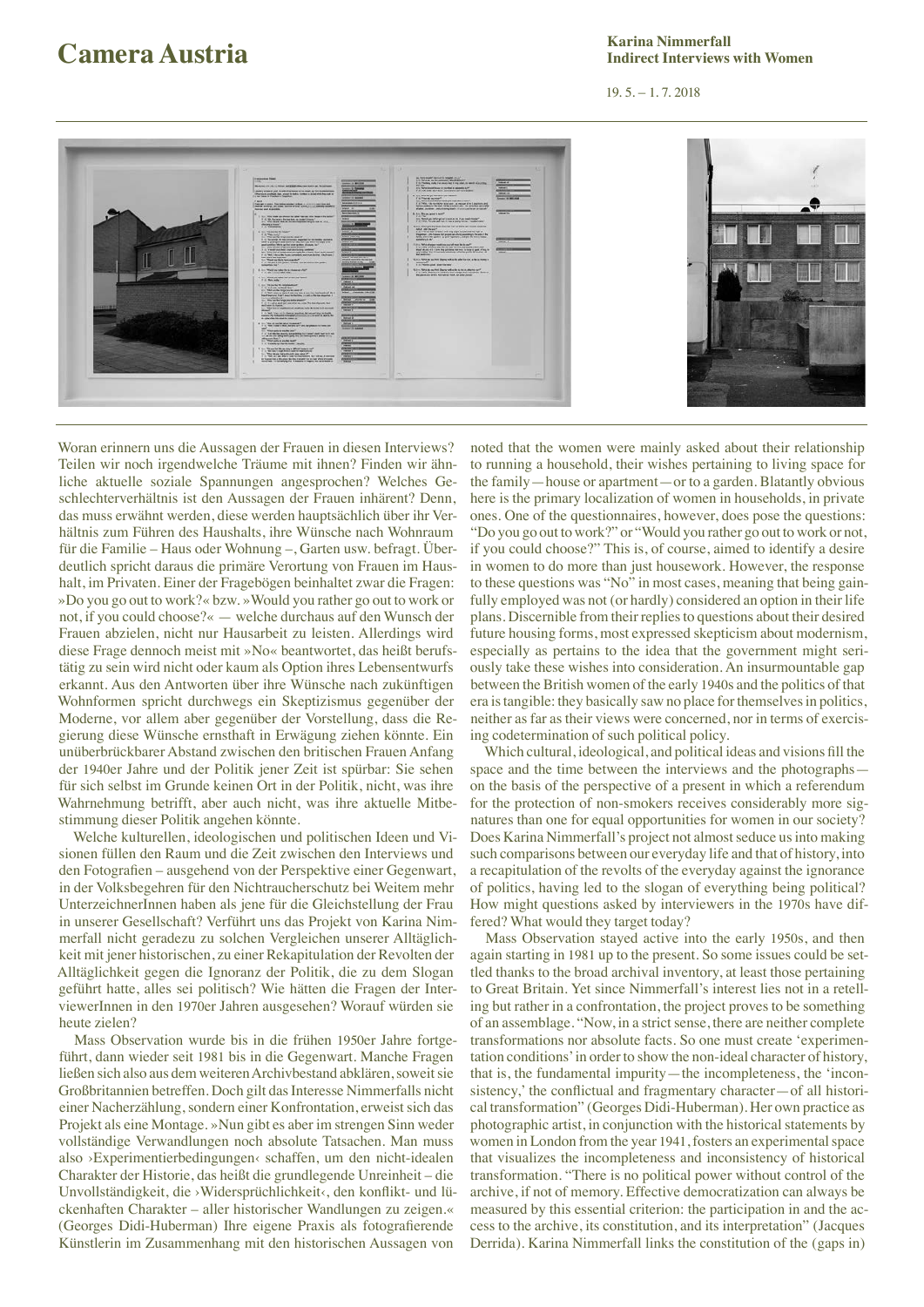### **Camera Austria Camera Austria Camera Austria Camera Austria Camera Austria Camera Austria Camera Austria Karina Nimmerfall Indirect Interviews with Women**

19. 5. – 1. 7. 2018



Frauen in London des Jahres 1941 schafft einen solchen Experimentierraum, der die Unvollständigkeit und die Widersprüchlichkeit der historischen Wandlungen vor Augen führt. »Keine politische Macht ohne Kontrolle des Archivs, wenn nicht gar des Gedächtnisses. Die wirkliche Demokratisierung bemisst sich stets an diesem essentiellen Kriterium: an der Partizipation am und dem Zugang zum Archiv, zu seiner Konstitution und seiner Interpretation.« (Jacques Derrida) Karina Nimmerfall verknüpft die Konstitution der (Lücken der) Geschichte mit einer Frage nach der Rekonstruktionsmöglichkeit aus dem Archiv, und, nicht zu vergessen, mit ihrer künstlerischen Praxis. Ihre Bilder sprechen ebenso, in anderer Weise, von einem Zustand des Wohnbaus, der Stadtplanung, der Stadtentwicklung, unübersehbar sind ihren – durchwegs menschenleeren – Aufnahmen Zeichen von Wohlstand oder Niedergang eingeschrieben. Die fehlenden Menschen in ihren Bildern sind die interviewten Frauen, die wir uns – imaginär – in die Bilder montieren können (sollen?): Dadurch entsteht ein nahezu dialektisches Bild: »Wo das Denken in einer von Spannungen gesättigten Konstellation zum Stillstand kommt, da erscheint das dialektische Bild. Es ist die Zäsur in der Denkbewegung. Ihre Stelle ist natürlich keine beliebige. Sie ist […] da zu suchen, wo die Spannung zwischen den dialektischen Gegensätzen am größten ist.« (Walter Benjamin) Sind es nicht solche – größtmöglich denkbaren – Gegensätze, die Nimmerfall in ihren Tableaus für uns arrangiert, um das Denken zu einem Stillstand zu bringen, in dem Sinn, dass es beständig das eine durch das andere erklären möchte? Doch die Montagen in »Indirect Interviews with Women« erklären nicht, sie spannen Zeit und Raum als Widersprüche auf, als eine Kollision, als einen Konflikt, der nicht aufgelöst werden kann. Mit Bertolt Brecht könnte man davon sprechen, dass die Wirkung ihrer Arbeit, wie die jeder Montage, darin besteht, die Botschaft, die sie vermeintlich transportiert, in eine Krise zu stürzen. Um welche, um wessen Krise aber handelt es sich?

Das 20. Jahrhundert ist, nach Alain Badiou, Zeuge einer tiefen Mutation der Frage des »Wir«, nach Gemeinsamkeit, nach Gemeinschaft, ein Jahrhundert, in dem, wie André Malraux sagte, die Politik zur Tragödie geworden ist, ein Jahrhundert der Passion des Realen, ein Jahrhundert, das unter dem Paradigma des Krieges stehen sollte, ein Jahrhundert der Produktion des Neuen, ein Jahrhundert der Irrfahrt, »eine Heimkehr, die vor der Irrfahrt als Rückweg noch nicht existierte« (Alain Badiou), ein Jahrhundert, das in der Herrschaft eines künstlichen Individualismus endete.

»Inv. ›How do you feel about housework?‹ F 40 >I don't know. Inv. ›Which parts do you like best?‹ F 40 >I don't know. Inv. ›Which parts do you like least?‹  $F$  40 >I don't know. $\ll$ 

history with a question of how reconstruction might be possible based on the archive, and also, not to be forgotten, with her artistic practice. Her images likewise speak, in a different way, of a state of housing, of urban planning, or urban development. It is unmistakable how signs of affluence and decline are inscribed into her photographs, which are utterly devoid of people. The people missing from her pictures are the interviewed women, who we could (should?) insert—in imagination—into the photographs. This gives rise to an almost dialectical image: "Where thinking comes to a standstill in a constellation saturated with tensions—there the dialectical image appears. It is the caesura in the movement of thought. … It is to be found, in a word, where the tension between dialectical opposites is greatest" (Walter Benjamin). Is it not such opposites—the greatest ones conceivable—that Nimmerfall arranges for us in her tableaus, so as to bring thought to a standstill in the sense that it constantly wants to explain one thing away with another? Yet the assemblages in "Indirect Interviews with Women" are not occupied with explaining; they span time and space as contradictions, as a collision, as a conflict that cannot be resolved. Citing Bertolt Brecht, one could say that the effect of their work, like that of any assemblage, rests in submerging the message that it supposedly conveys in crisis. But which (or whose) crisis does this imply?

The twentieth century, according to Alain Badiou, witnessed a deep mutation of the question of "We," seeking common ground, seeking community—a century in which, as André Malraux noted, politics became a tragedy, a century of passion for the real, a century engaged in the paradigm of war, a century of the production of the new, a century of the wandering, "a return which, prior to the wandering, did not exist as a return." (Alain Badiou), a century that ended with the dominion of artificial individualism.

"Inv. 'How do you feel about housework?' F40 'I don't know.' Inv. 'Which parts do you like best?' F40 'I don't know.' Inv. 'Which parts do you like least?' F40 'I don't know."

This forty-year-old woman nearly completely evades the whole interview by giving her same reply over and over: "I don't know." In what way is she still part of the archive, part of history, part of a wandering, of a quest, of a tragedy which she does not name, simply by refusing to answer; yet she gives a flash of it by drafting a space where anything possible can be interpreted there, a space that remains open to countless conceivable answers, that opens up just as many countless options and speculations. The passion of the archive itself and also the passion for the real are, in this stance of resistance or indifference, suspended as it were. Is she anticipating that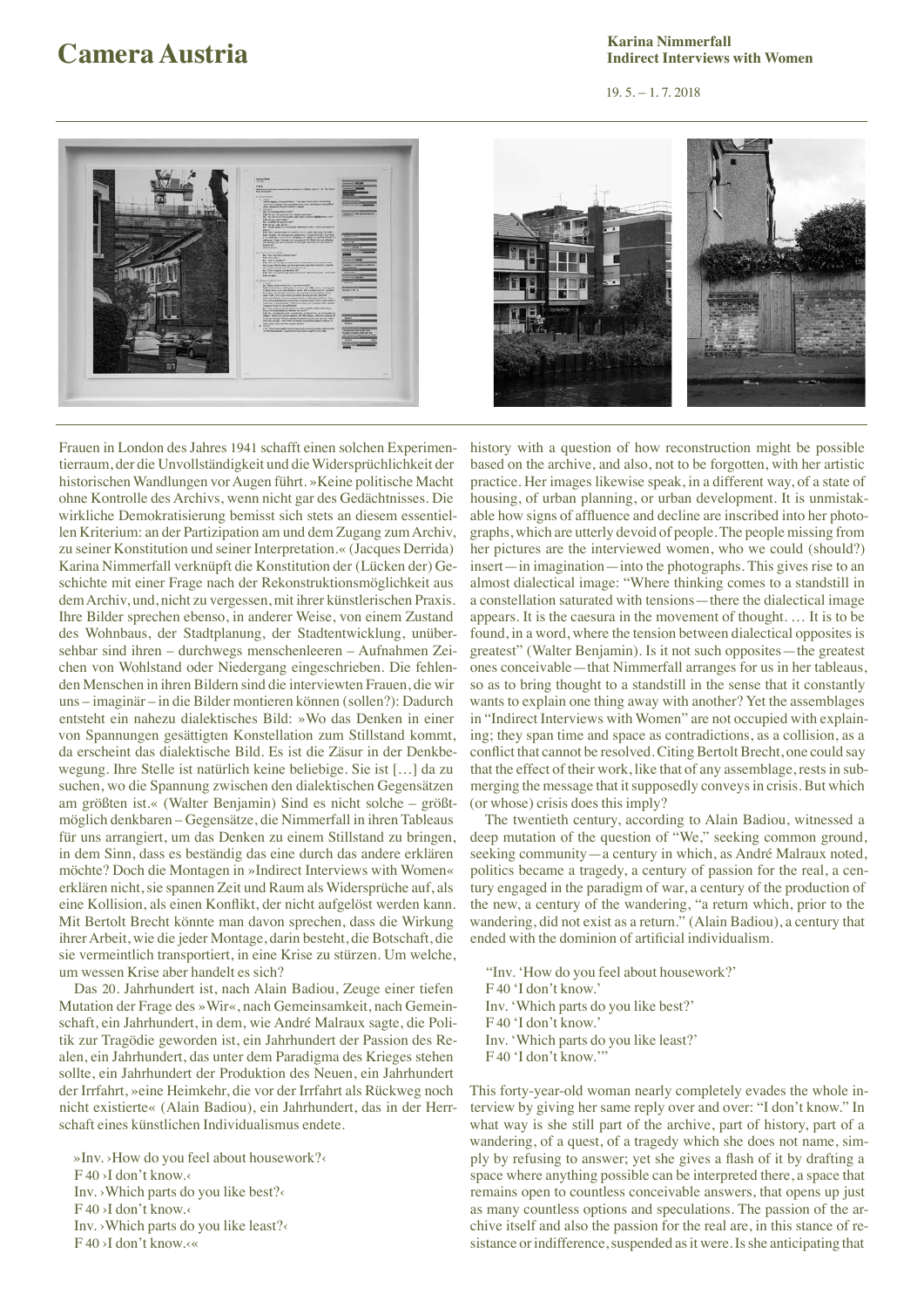### **Camera Austria Camera Austria Camera Austria Camera Austria Camera Austria Parameter Austria** *Legitime Legitime Legitime Legitime Legitime Legitime Legitime Legitime Legitime Legitime Legiti* **Karina Nimmerfall Indirect Interviews with Women**

19. 5. – 1. 7. 2018



Diese 40-jährige Frau entzieht sich dem Interview beinahe durchgehend mit ihrer Antwort »I don't know.« In welcher Weise ist sie dennoch Teil des Archivs, Teil der Geschichte, Teil einer Irrfahrt, einer Suche, einer Tragödie, die sie nicht benennt, indem sie sich einer Antwort entzieht, die sie aber aufblitzen lässt, indem sie einen Raum entwirft, in den alles Mögliche hineininterpretiert werden kann, der für unzählige denkbare Antworten offen bleibt, der ebenso unzählige Optionen und Spekulationen eröffnet. Die Passion des Archivs selbst als auch die Passion am Realen wird in dieser Haltung der Abwehr oder der Gleichgültigkeit gewissermaßen außer Kraft gesetzt. Nimmt sie damit vorweg, dass diese Interviews dem Archiv eine seiner möglichen Zukünfte entgegenstellen, die es selbst niemals imaginieren konnte oder die sich aus dem Archiv selbst nicht imaginieren ließ? Bedeutet dies nicht, diese Passionen in eine Krise zu stürzen, die Heimkehr nicht vorwegzunehmen, sondern die weitere Irrfahrt anzudeuten, die das Jahrhundert nehmen wird? Noch sind die Konzentrationslager nicht befreit. Noch sind so viele Millionen Menschen dieses Jahrhunderts nicht gestorben. Es ist mitunter schwer, die Zäsur, die Brüche, Spaltungen, die Zerrissenheit, die Nimmerfall im Abstand zwischen ihren Bildern der Gegenwart und den Stimmen einer Vergangenheit, einer ganz bestimmten Vergangenheit, für uns offen lässt, nicht mit dieser Dunkelheit zu füllen, die die Irrfahrten und die Passionen des 20. Jahrhunderts durchquert haben.

Reinhard Braun

**Karina Nimmerfall** ist bildende Künstlerin und Professorin für disziplinüberschreitende künstlerisch-mediale Praxis und Theorie am Institut für Kunst und Kunsttheorie der Universität zu Köln (DE). Sie arbeitet vor allem zum Verhältnis von Architektur, urbanem Raum und Medien sowie deren Bedingungen innerhalb von kulturellen, politischen und ideologischen Repräsentationen; zahlreiche Ausstellungen und Ausstellungsbeteiligungen, unter anderem MAK Center for Art and Architecture, Los Angeles (US); Kunsthaus, Graz (AT); BAWAG Contemporary, Wien (AT); Kasseler Kunstverein (DE); Göteborgs Konsthall (SE); Landesgalerie Linz (AT); Bukarest Biennale 3 (RO) und 8. Havanna Biennale (CU).

these interviews will set the archive against one of its possible futures that the archive itself could never imagine, or that could not be imagined from the archive itself? Would this not imply submerging these passions in a crisis, not anticipating the return but alluding to the continued wandering on which the century will yet embark? The concentration camps have not yet been liberated. So many millions of people have not yet died in this century. The caesura, the fissures, divisions, the rifts that Nimmerfall leaves open for us in the gaps between her present-day images and the voices of a past, of a very specific past—it is sometimes hard not to fill all this with the darkness traversed by the wanderings and passions of the twentieth century.

## Reinhard Braun

**Karina Nimmerfall** is a visual artist and professor of cross-disciplinary artistic-media practice and theory in the Institute of Art and Art Theory at the University of Cologne (DE). She explores in particular the relationship between architecture, urban space, and media, as well as their conditions within cultural, political, and ideological representations. She has participated in numerous exhibitions, including MAK Center for Art and Architecture, Los Angeles (US); Kunsthaus, Graz (AT); BAWAG Contemporary, Vienna (AT); Kasseler Kunstverein, Kassel (DE); Göteborgs Konsthall, Gothenburg (SE); Landesgalerie Linz (AT); Bukarest Biennale 3, Bucharest (RO); and the 8th Havanna Biennale (CU).

## **Information**

- **Führungen und Ausstellungsgespräche / Guided tours** Anmeldung erbeten unter / Please register at: T. +43 / (0) 316 / 81 55 500.
- **Öffnungszeiten Studienbibliothek / Study library opening hours**
	- Di So, 10:00 17:00 / Tue Sun, 10 am to 5 pm und auf Anfrage / and on request: +43 / (0) 316 / 81 55 500, library@camera-austria.at

Alle Publikationen sind im Bookshop des Kunsthaus Graz und bei Camera Austria erhältlich. / All publications are available at the Kunsthaus Graz bookstore or at Camera Austria: www.camera-austria.at/shop; distribution@camera-austria.at

Die Ausstellung findet im Rahmen des Architektursommers 2018 statt. / The exhibition is part of Architektursommer 2018.

**Mit finanzieller Unterstützung von / Supported by** 

BUNDESKANZLERAMT ÖSTERREICH